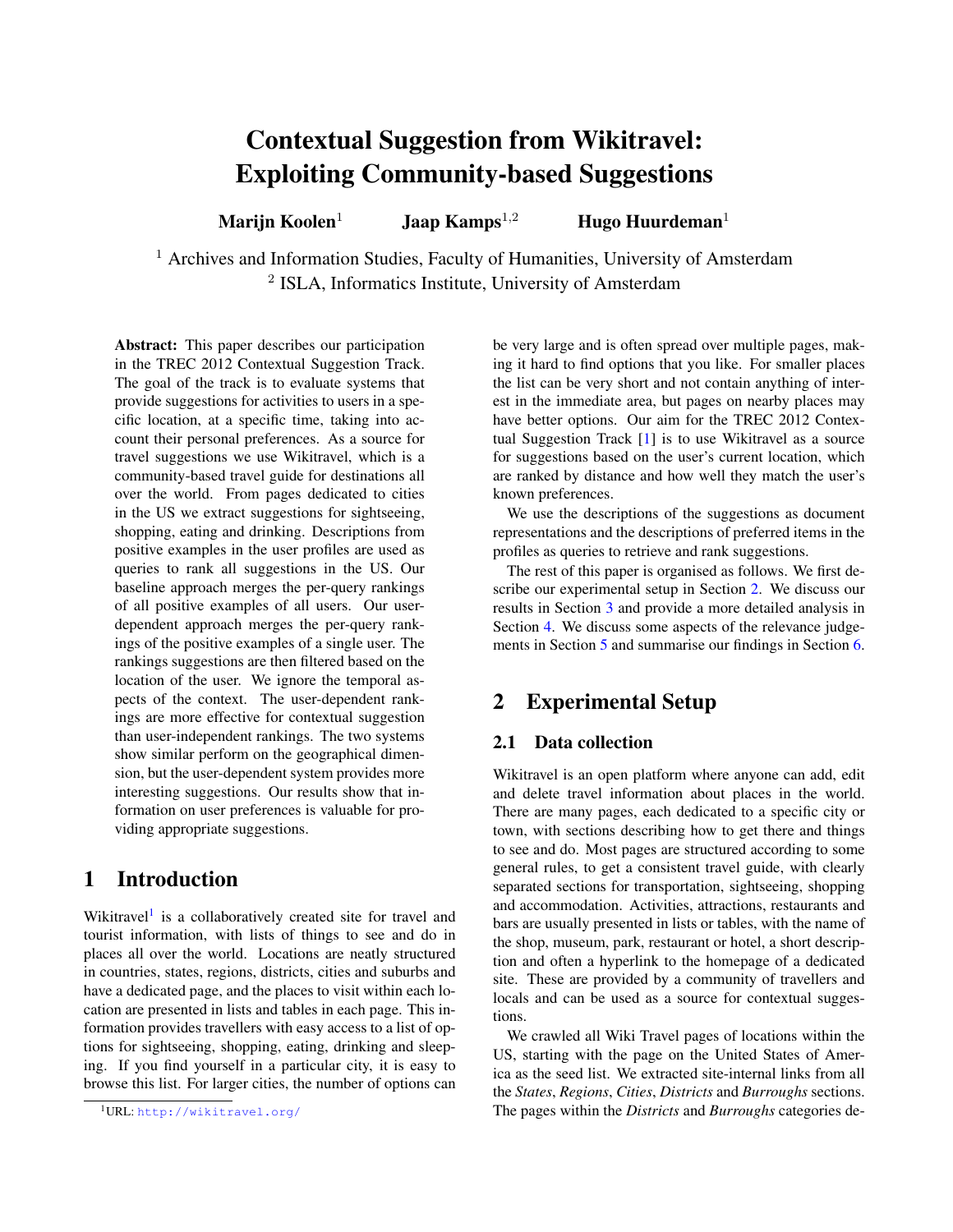scribe neighbourhoods in large cities. While extracting links from each of these sections, a mapping is stored that identifies how the source is connected to the target page. For instance, in the *Regions* section of the page for the U.S. state Oregon we extract links for the regions *Cascade Mountains*, *Central Oregon*, *Columbia Gorge* and four other regions. With each link we store a mapping indicating that that region is a region in the state *Oregon*. This hierarchical mapping can be used as an indication of distance between the location of the user and other locations. When there are not enough suggestions in the city where the user is located, we can add suggestions from cities in the same region. From the *City*, *District* and *Burrough* pages we extracted suggestions from the sections *Do*, *See*, *Buy*, *Eat*, and *Drink*. Each suggestion is identified by either a paragraph, list item or table row in html markup. We only considered items that have an hyperlink to an external web page as suggestions and used the surrounding text in the list item or table row element as description. We extracted a total of 20,200 suggestions from 1587 cities and towns. For some locations there is only a single suggestion, the median (mean) number of suggestions 4 (13). The place with the highest number of suggestions is Chicago (816 suggestions).

#### 2.2 Retrieval

Each suggestion is a document with the description as representation, which we indexed with Indri [\[2\]](#page-5-1). We used Krovetz stemming and removed common stopwords. In the user profiles, the description of each positive example (where the user rated the suggestion positive both when reading the description and seeing the actual page) was used as a query, resulting in the set  $Q_u^+$ . We ranked suggestions per query (default language model with Dirichlet smoothing,  $\mu = 2500$ ) and scores are merged over all queries per profile using CombSUM. The score of each retrieved suggestion is the sum of all it's score for all queries  $q$  for user  $u$ . Formally, score  $S(d)$  for suggestion d is computed as:

$$
S(d) = \sum_{i=1}^{|Q_u^{+}|} P(d|q_i)
$$
 (1)

This produces a location-independent ranking of suggestions, which can be updated each time the user adds new information to her profile. When the user wants suggestions based on where she is, the ranking is filtered on distance to her location. All suggestions within the city where the user is located are ranked first, then suggestions within the same region, then within the same state, then the rest of the suggestions. The top 50 suggestions are returned to the user. For large cities this often means all suggestions are within the same city. For smaller locations, with only a small number of suggestions, this often means the suggestions further down the list require some travelling. In Section [4](#page-2-0) we analyse the difference between suggestions for small and large cities.

#### 2.3 Official Runs

The topic set consists of 34 user profiles, 49 examples and 50 contexts. The examples are suggestions in Toronto and consist of a short description and a URL to a dedicated website. Each user profile contains judgements from a single user on all 49 examples, with an initial judgement based on the description of the example suggestion and a final judgement after visiting the website. The contexts contain a location (city and state in the US), time of day (morning, afternoon or evening) and season of the year (spring, summer, autumn, winter).

For this year's Contextual Suggestions Track, systems have to provide 50 suggestions for each pair of user and context. There are  $34 \cdot 50 = 1700$  user/context pairs. We submitted two runs:

- UAmsCS12wtSUMb : this is a baseline run that is userindependent. The ranking is the based on the positive examples of all user profiles.
- UAmsCS12wtSUM : This is a location-dependent run, where suggestions in the user's location are ranked first, then suggestions in the same region, then suggestions in the same state, etc.

These runs allow us to investigate the value of individual user profiles. Is the profile of an individual user better for ranking suggestions than a general profile?

## <span id="page-1-0"></span>3 Results

Suggestions are judged on 4 aspects: the description (D) of the suggestion, the website (W), the geographical location (G) and the temporal aspect (T). Evaluation is focused on the W, G and T dimensions. All dimensions are judged on a 3 level scale: not appropriate/interesting (0), marginally appropriate/interesting (1) and appropriate/interesting (2). The official evaluation reports on three measures: W, GT and WGT. To be relevant for the GT measure, a suggestion has to score both G=2 and T=2. For WGT it has to score 2 for W, G and T.

Evaluation results for our two official runs are shown in Table [1.](#page-2-1) Columns 2, 3 and 4 are averaged over all profiles per context. Columns 5, 6 and 7 are averaged over all contexts per profile. The Median is based on the median per topic score of all submitted runs, and is calculated as the average over all median per topic scores.

The user-independent baseline UAmsCS12wtSUMb generally scores below the Median except for the website dimension per context. The user-dependent run UAmsCS12wtSUM scores above the Median on the website dimension, but well below the Median for the geo-temporal dimension. Our system ignores the temporal aspects of the context, so the higher Median scores suggests other participating systems did incorporate temporal aspects.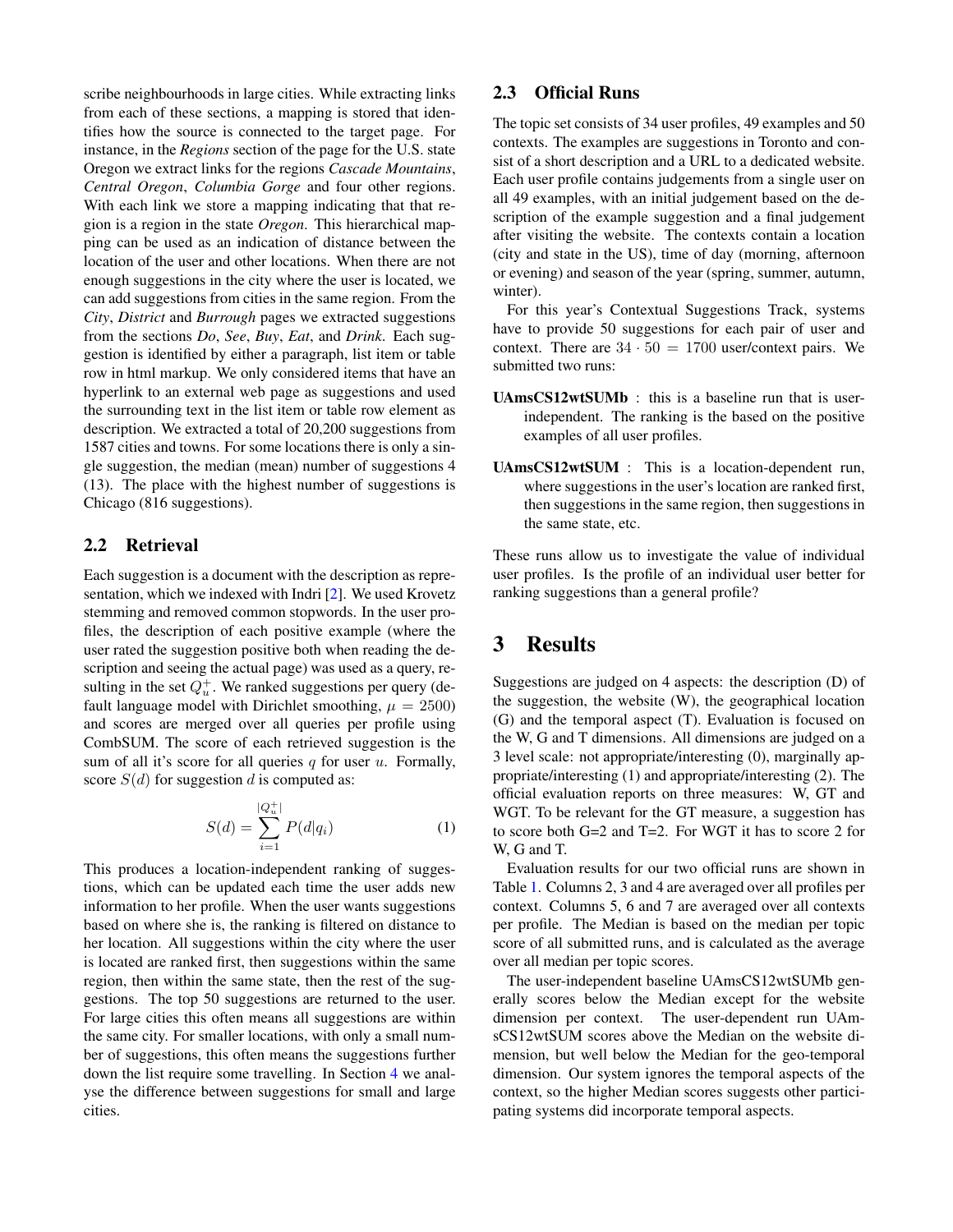P@5 Context Profile Run WGT W GT WGT W GT Median **0.1456** 0.3193 **0.5214** 0.0943 0.3400 **0.4729** UAmsCS12wtSUM 0.1429 0.3743 0.2438 0.1211 0.3772 0.2253 UAmsCS12wtSUMb 0.0743 0.3286 0.2360 0.0632 0.3035 0.1971 MRR Context Profile UAmsCS12wtSUM 0.1781 0.5321 0.3174 0.1629 0.5471 0.3089 UAmsCS12wtSUMb 0.1109 0.5321 0.2813 0.0962 0.5015 0.2401

<span id="page-2-1"></span>Table 1: Evaluation results for the official submissions, averaged per context (columns 2–4) and averaged per profile (columns 5–7). Best scores are in bold

When we compare our two runs to each other, it is clear that using the preferences of a single user improves performance on the website dimension. Interestingly, it also improves performance on the geo-temporal dimension, even though both runs use the same distance-based filtering method and both ignore the temporal aspects of the context. In the next section we analyse performance for the individual relevance dimensions and individual topics to try and find an explanation for this phenomenon.

For the context averages, the GT and WGT scores are higher than for the profile averages. For each profile, between 16 and 19 contexts have been judged. For each context, the number of profiles judged varies between 2 and 34. From this we expect the profile means to be more stable and show less variance. The mean per context scores range from 0.0 and 0.9 while the mean per profile scores range from 0.1556 to 0.3125. It is clear that our system fails for some contexts, regardless of which user it provides suggestions for. It seems the higher G and WGT scores for context averages are caused by high scoring outliers.

## <span id="page-2-0"></span>4 Analysis

In this section we take a closer look at differences between users, the per topic performance of our two methods and the impact of user-dependent result merging on the final ranking.

#### 4.1 Suggestions per City

Is there a relation between the number of suggestions available in the context city and the number of suggestions that are geographically relevant? If suggestions from outside the context cities are geographically irrelevant, we should focus on finding other sources for suggestions in those cities where few are provided on Wikitravel.

Figure [1](#page-2-2) shows the relation between the number of suggestions in the context city and the fraction of geographically



<span id="page-2-2"></span>Figure 1: Relation between the number of intra-city suggestions and geographical precision (P@5(G).

relevant suggestions in the top 5. The x axis represents the number of suggestions in the top 50 that are located in the context city. Data points below 50 represent contexts where there are fewer than 50 suggestions on Wikitravel for that city. For instance, the data points at  $x = 11$  represent cities where only 11 suggestions were extracted from Wikitravel. The remaining 39 suggestions in the top 50 come from other cities in the region or state. The y axis represents the precision on the geographical dimension,  $P@5(G)$ . The scores below 0.4 all represent contexts where fewer than 50 suggestions are available. Almost all scores above 0.4 represent contexts where all top 50 suggestions are in the context city.

There is a clear relation between the number of suggestions available in a city and the  $P@5(G)$  score. The back-off strategy to add suggestions from other cities in the same region seems ineffective. It might be more effective to search the web for other suggestions in the context city.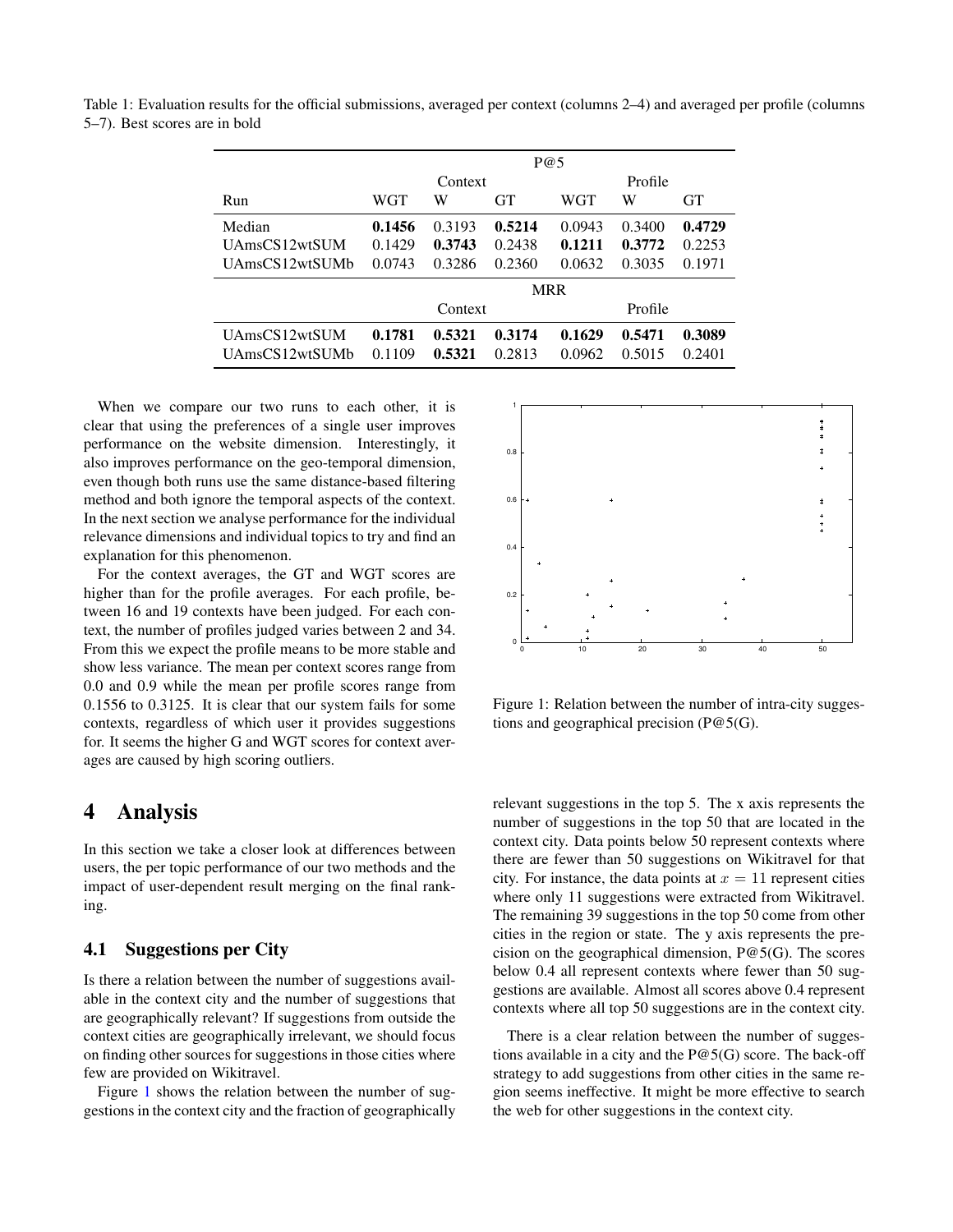<span id="page-3-0"></span>

|                    |            |                                     | # Pairs Min Max Median Mean |               | Std dev      |
|--------------------|------------|-------------------------------------|-----------------------------|---------------|--------------|
| Initial<br>Final   | 561<br>561 | 0.18 0.76 0.41<br>$0.20 \quad 0.69$ | 0.41                        | 0.41<br>0.42  | 0.09<br>0.08 |
| Initial 9<br>Final | -9         | $0.00 \quad 0.80$<br>0.40 0.75      | 0.40<br>0.50                | 0.44<br>(154) | 0.25<br>0.13 |

Table 2: Strict pairwise agreement of different users on the provided examples

#### 4.2 Comparing Users

To what extent do users judge the examples differently? We compare the overlap in examples and within those sets the overlap of the judgements. All 34 users provided initial judgements based on descriptions and final judgements based on websites for 49 examples. This allows us to compare the pairwise agreement for each pair of users. In Table [2](#page-3-0) we show statistics on the strict pairwise agreement for the examples (rows 2 and 3), in which we consider user agreement only if two users choose the exact same level of interest (0 for not interested, 1 for marginally interested, or 2 for interested). There is little difference between agreement levels for initial and final judgements. The mean (median) agreement for initial judgements is 0.41 (0.41) and 0.41 (0.42) for final judgements. The maximum agreement is 0.76 for initial judgements and 0.69 for final judgements. Clearly, users have different preferences, indicating there is value in adjusting suggestions to personal preferences.

To what extent do users judge the suggestions of our systems differently? The user-independent ranking (UAmsCS12wtSUMb) gives the same suggestions in the same order for all users, which allows us to compute user agreement on the judged suggestions. These are shown in rows 4 and 5 of Table [2.](#page-3-0) The agreement on the initial judgements are similar to those for the examples, with a lower minimum and a larger variance. This is probably due to the low number of data points per pair of users. Only the top 5 suggestions are judged by both users, compared to the 49 data points for the examples. The agreement on the final judgements has a slightly higher mean and median than for the examples, but this may again be due to the low number of pairs and the low number of data points per pair. However, in general the agreement for judged suggestions is similar to that of the examples. This indicates judgement behaviour is similar across suggestions and examples.

#### 4.3 Comparing Methods

Recall that both our submissions use the descriptions of positively judged examples as queries to rank suggestions. The UAmsCS12wtSUMb run ignores individual users and merges the rankings from all these queries, while the UAmsCS12wtSUM run merges the rankings for the positive examples of a single user. How different are these rank-

Table 3: Number of topics for which user preference improves performance

<span id="page-3-1"></span>

| Change G |      | T   | GT.        | W   | WGT |
|----------|------|-----|------------|-----|-----|
|          | 124  |     | 267 155 19 |     | 14  |
| $=$      | 339  | 201 | 357        | -15 | 29  |
|          | 142. | 137 | -93        | 10  |     |

ings? And are the performance differences stable and similar across all user profiles and contexts, or do the two systems perform differently on only a small number of profiles and contexts? We look at the overlap in the rankings of the two systems and the per topic differences in P@5 for the different relevance dimensions.

The overlap between the two runs starts at 26% at rank 1—that is, on average 0.26 of the results of the top 1 results overlap. At rank 5 the overlap is still 26%, but then steadily grows to 38% overlap at rank 50. The top of the rankings are substantially different. The ranking is very sensitive to which queries are used in producing the locationindependent ranking. That the overlap increases further down the ranking is due to the decreasing number of different suggestions to choose from when creating the locationdependent ranking.

In Table [3](#page-3-1) we show the number of topics for which the user-dependent method improves performance (row 2, ↑), decreases performance (row 4,  $\downarrow$ ) and achieves the same performance (row  $3$ , =) as the user-independent baseline, for five relevance dimensions: geographical (column 2, G), temporal (column 3, T), geo-temporal (column 4, GT), website (column 5, W) and geo-temporal and website (column 6, WGT). Here we see that the user-independent baseline more often outperforms the user-dependent system on geographical relevance than vice versa. This is perhaps due to the larger number of queries used per context. The baseline UAmsCS12wtSUMb run uses all positive examples from all users as queries, and may match with more suggestions in the context city than the user-dependent UAmsCS12wtSUM run. However, in the majority of cases, the two systems have the same score. This is not surprising, given that they use the same geographical filtering technique.

Although both systems ignore temporal aspects of the contexts and the suggestions, there is a large difference in per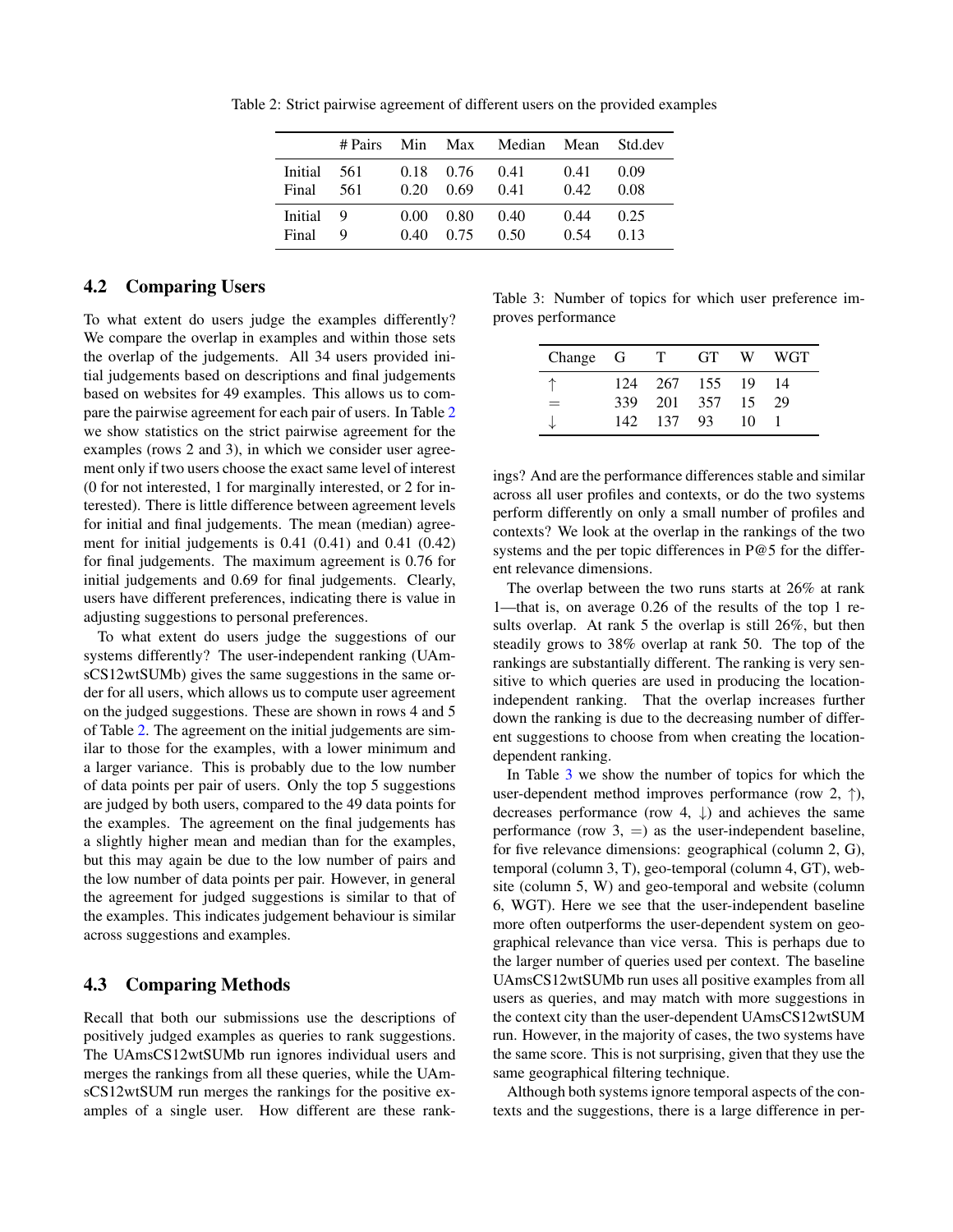formance on the temporal relevance dimension. The userdependent system scores higher than the baseline on 267 profile–context pairs, but lower on only 137 pairs. Although this can explain the difference in  $P@5(GT)$  in Table [1,](#page-2-1) it is not clear why this performance difference on temporal relevance occurs.

Figure [2](#page-4-2) shows the per topic differences for  $P@5(G)$ (top),  $P@5(T)$  (centre) and  $P@5(W)$  (bottom). This further demonstrates that both methods perform similarly on the geographical dimension, but the user-dependent system performs better on the temporal and website dimensions.

## <span id="page-4-0"></span>5 Discussion

Our analysis has brought up questions about the relevance dimensions. We are not able to explain how it is possible that when both systems ignore the temporal aspects, one still clearly outperforms the other on temporal relevance. More details on the relevance judgements criteria and procedures could be insightful. How is temporal relevance judged? Is the only necessary condition that a suggested attraction or activity is available at the specified time of day? That is, do judges only consider whether the time of day falls within the opening hours of a suggested attraction? If this is the case, perhaps the user-independent baseline offers suggestions that have more restricted opening hours than the userdependent system. The user-independent baseline probably focuses on suggestions that most users like, which may be mostly day time activities or only night time activities.

For geographical relevance, we would also like to know more about the relevance criteria. How should geographic relevance be treated? A suggestion for a bar to have a coffee that is 50 miles from the user's location is perhaps less relevant than a museum with famous paintings that the user likes. One is less likely to travel far for a coffee than for some famous site or a special concert. The uniqueness of what the suggestion offers plays a role in what the user considers an acceptable distance. The mood of the user may play a role as well (*I don't feel like travelling far*), but is not part of the provided context. But we argue that geographical relevance depends on how appropriate the travelling distance is for the provided suggestion.

### <span id="page-4-1"></span>6 Conclusions

In this paper, we detailed our official runs for the TREC 2012 Contextual Suggestion Track. We extracted a larger number of suggestions from Wikitravel pages on cities and towns in the US and created two systems that generate geographically independent rankings. One system also ignores individual user preferences, while the other tries to take those preferences into account when ranking suggestions. Geographical filtering is done per context city, providing fast query-time result selection.



<span id="page-4-2"></span>Figure 2: Improvement per topic of user-dependent run (UAmsCS12wtSUM) over user-independent run (UAmsCS12wtSUMb) for MRR(W) (top) and P@5(W) (bottom).